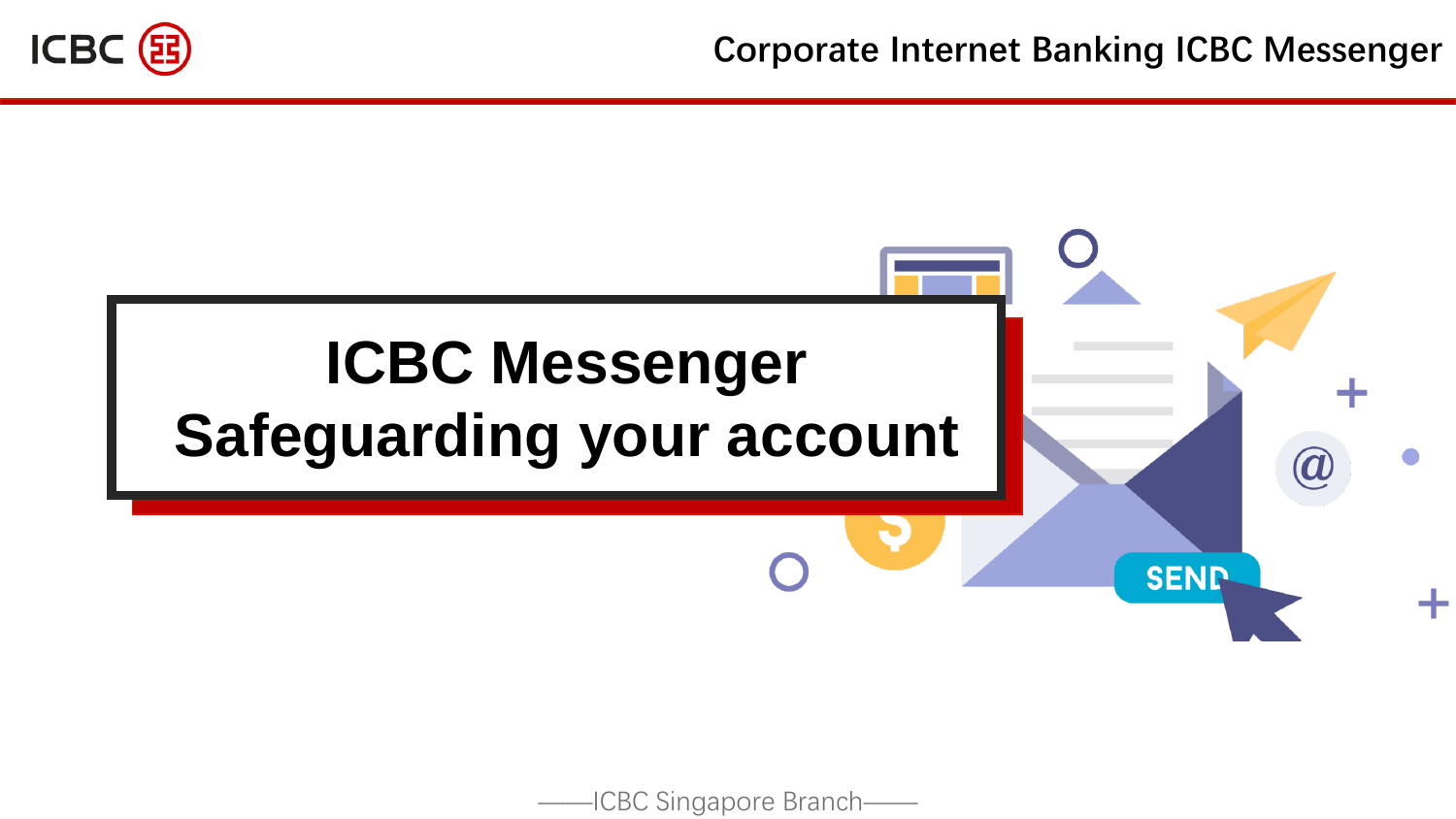

# **Introduction to ICBC Messenger**

- ICBC Messenger is a service provided by ICBC which sends business reminders to customers' mobile phones or mailboxes via **SMS, email and mobile app**.
- This function helps **prevent the fund security risk** caused by fake base stations and fraudulent SMS messages through instantly receiving the messages of account movements.

# **Why choose ICBC Messenger?**

- **Convenient and fast:** The notification methods include SMS, email and corporate mobile banking app push notification. The app push notification works like SMS that allows you to receive the message any time if you connect the internet.
- **Timely and efficient:** It helps keep track of your account information anytime, anywhere and easily control the company's account information.
- **Comprehensive:** It provides account change reminder, fixed-time balance reminder, reminder for collection and distribution of cash pool, reminder for fixed deposit maturity, password change reminder, and transaction authorization reminder.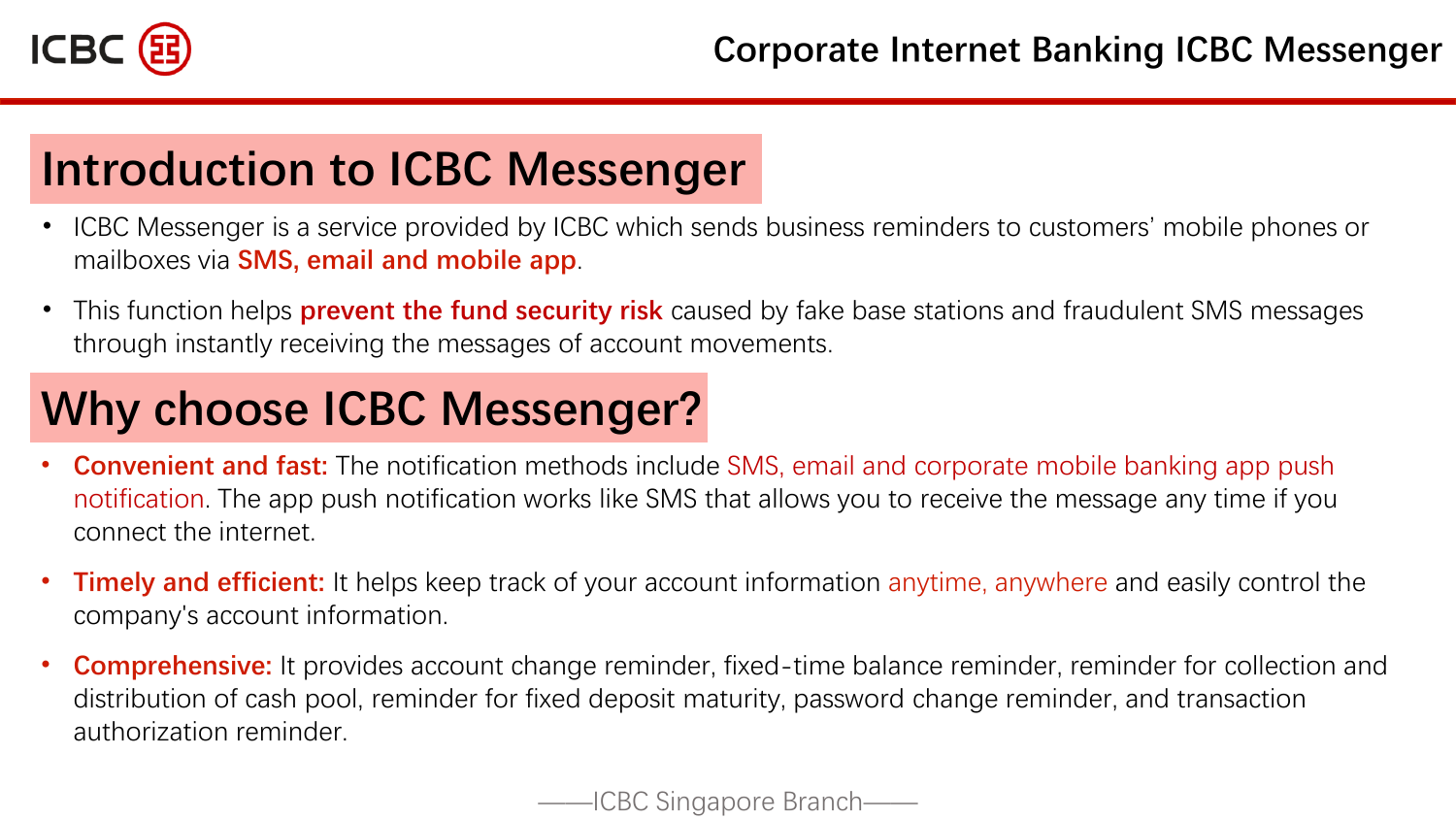

Log in to Corporate Internet Banking, click **ICBC Messaging** → **Set receiving option**, edit the contact STEP 1

#### information of all customers' ID from your company

| <b>ICBC</b><br>Messenging    |                                                              | > > ICBC Messenging > Set receiving option |                                                                                                                                                                                                                                                                             |                                                                                         |                                                                                                                                                                                                                                                                                                                                                                                    |
|------------------------------|--------------------------------------------------------------|--------------------------------------------|-----------------------------------------------------------------------------------------------------------------------------------------------------------------------------------------------------------------------------------------------------------------------------|-----------------------------------------------------------------------------------------|------------------------------------------------------------------------------------------------------------------------------------------------------------------------------------------------------------------------------------------------------------------------------------------------------------------------------------------------------------------------------------|
| Subscribe ICBC<br>Messenging |                                                              |                                            |                                                                                                                                                                                                                                                                             |                                                                                         |                                                                                                                                                                                                                                                                                                                                                                                    |
| My ICBC Messenging           | <b>Set receiving option</b>                                  |                                            |                                                                                                                                                                                                                                                                             |                                                                                         | >> Help                                                                                                                                                                                                                                                                                                                                                                            |
| Set receiving option         | e-mail:                                                      |                                            |                                                                                                                                                                                                                                                                             |                                                                                         | The following is the ID and contact information of all customers of the company, please select and maintain the contact method you want to use for ICBC to send SMS or                                                                                                                                                                                                             |
| Testing                      | Customer ID:<br>Customer ID:<br>Customer ID:<br>Customer ID: | $\circ$<br>Y£<br>$\Box$                    | Contact No.: 65<br>Mailbox address:<br>Contact No.: 65<br>Mailbox address:  zh<br>Contact No.: 65<br>Mailbox address: n<br>Contact No.: 65<br>Mailbox address: h<br>Note: After this setting, you still need to modify the Messenger service already contracted.<br>Confirm | Example<br>Exal<br>Example<br>m.cn Exai<br>Example<br>Exat<br>Example<br>Exar<br>Cancel | You can update the contact numbers<br>and emails for all registered<br>customer IDs under your company.<br>Please update immediately if there<br>are any changes.<br>The contact number must be a<br>Singapore mobile phone number,<br>and please fill in with the correct<br>email address.<br>$\triangleright$ The token device will be needed to<br>authorize any changes made. |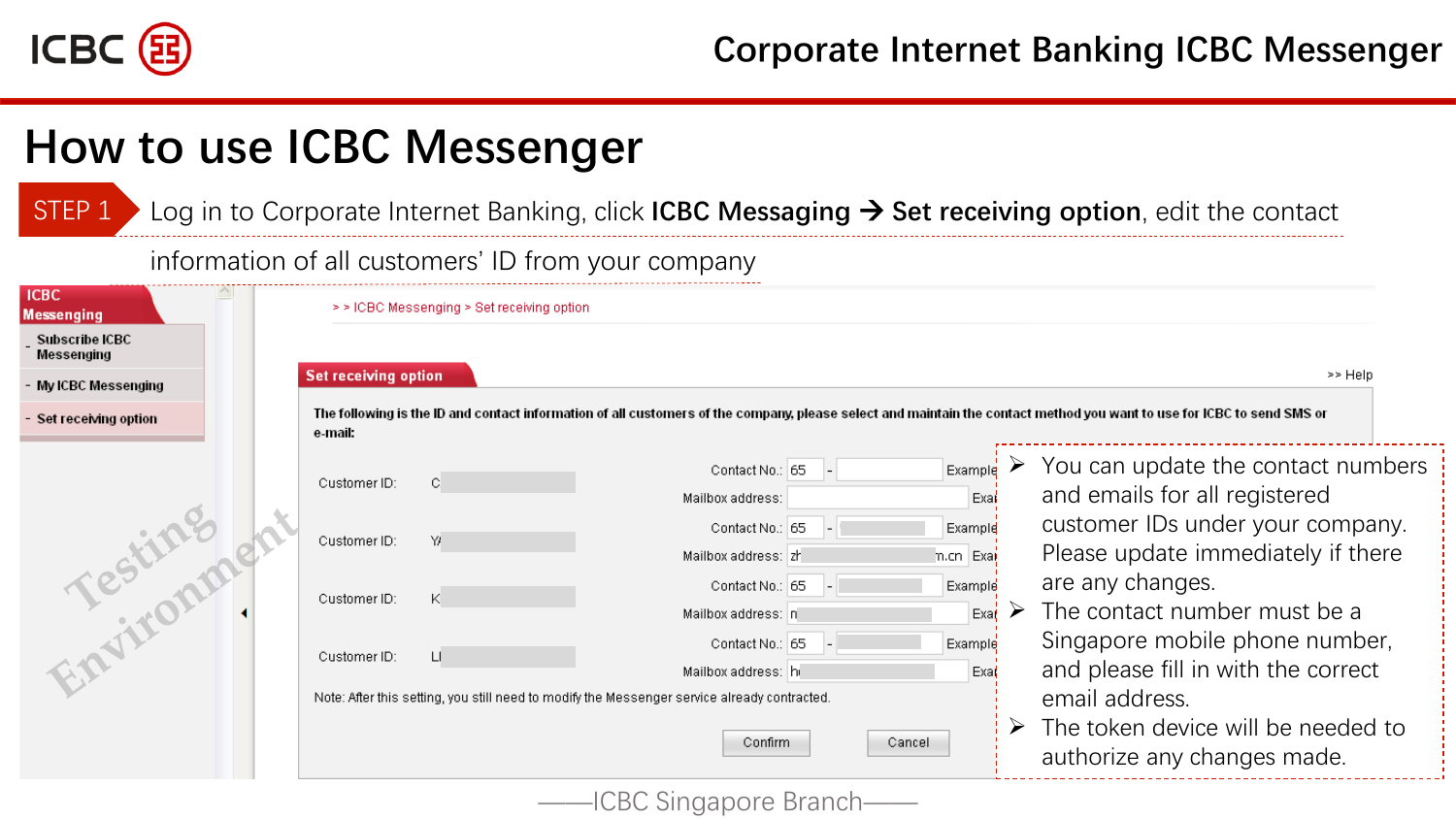

STEP 2

## **How to use ICBC Messenger**

Log in to Corporate Internet Banking, click **ICBC Messaging** → **Subscribe ICBC Messaging**, select the

#### type of reminder you want to subscribe

| <b>ICBC</b><br><b>Messenging</b>    | $\hat{\mathcal{A}}$ |                                  | >>ICBC Messenging > Subscribe ICBC Messenging         |                            |               |
|-------------------------------------|---------------------|----------------------------------|-------------------------------------------------------|----------------------------|---------------|
| Subscribe ICBC<br><b>Messenging</b> |                     |                                  |                                                       |                            |               |
| - My ICBC Messenging                |                     | <b>Subscribe ICBC Messenging</b> |                                                       |                            | >> Help       |
| - Set receiving option              |                     |                                  | <b>Business reminding type</b>                        |                            |               |
|                                     |                     | <b>Serial number</b>             | <b>Product name</b>                                   | <b>Product description</b> | <b>Action</b> |
|                                     |                     |                                  | Account change reminder                               |                            | Subscribe     |
|                                     |                     | $\overline{2}$                   | Fixed-time balance reminder                           |                            | Subscribe     |
|                                     |                     | 3                                | Reminder for collection and distribution of cash pool |                            | Subscribe     |
|                                     |                     |                                  | Business processing reminder                          |                            | Subscribe     |
|                                     |                     | 5                                | Regular expiry reminder                               |                            | Subscribe     |
|                                     |                     | 6                                | Transaction authorization reminder                    |                            | Subscribe     |

➢ The function supports different currencies or accounts with different reminder settings.

- $\triangleright$  When the service period expires, auto-renew function can help you continue this reminder service.
- This ICBC Messenger service is free, a payment account needs to be provided for reference purpose..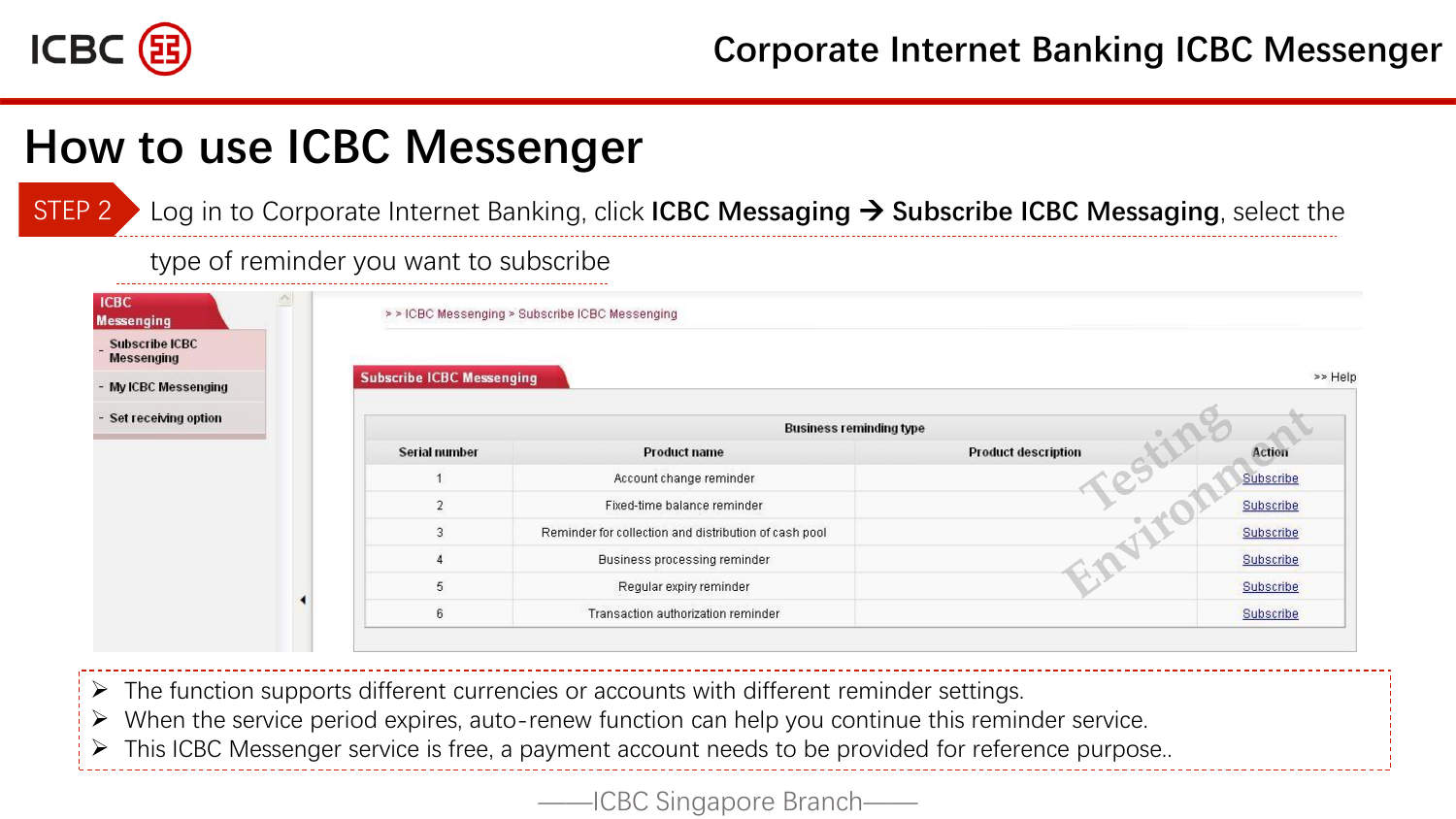

STEP 3

### **How to use ICBC Messenger**

Using **Alert on account changes** as an example, you can set the reminders for any currency and account

of your company with customized initial amount

| Type of messenging service: Alert on account changes |                                                                 |                                                                                                                                    |                     |     |
|------------------------------------------------------|-----------------------------------------------------------------|------------------------------------------------------------------------------------------------------------------------------------|---------------------|-----|
| Company's name:                                      |                                                                 | $\checkmark$                                                                                                                       |                     |     |
| Subscribed A/C:                                      | $\boldsymbol{\mathsf{v}}$                                       |                                                                                                                                    |                     |     |
| Custom currency: SGD                                 |                                                                 |                                                                                                                                    |                     |     |
| Withdrawal reminder amount:                          |                                                                 | 1.00 The transaction with incurring amount above the amount will be subject to financial reminding                                 |                     |     |
|                                                      |                                                                 |                                                                                                                                    |                     |     |
| Reminding amount for account posting:                |                                                                 | 1.00 The transaction with incurring amount above the amount will be subject to financial reminding                                 |                     |     |
| Display transaction amount and account<br>balance:   | O Display O Not displayed                                       |                                                                                                                                    |                     |     |
| Service period: 1 month                              |                                                                 |                                                                                                                                    |                     |     |
| Receiving language: ⊙English                         | Auto-renew: will be deducted from the specified payment account | The system will automatically make extension for you upon the expiry of the services. Each extension period is one month, and fees |                     |     |
|                                                      | Receiving mode: ☑ SMS □ E-mail                                  |                                                                                                                                    |                     |     |
| Receiving number / email: Set receiving option       |                                                                 |                                                                                                                                    |                     |     |
| $\Box$ Customer ID: C                                |                                                                 | Contact No.: -                                                                                                                     | Mailbox address: -  |     |
| Customer ID: Y                                       |                                                                 | Contact No.: 65-                                                                                                                   | Mailbox address:    |     |
| Customer ID: K                                       |                                                                 | Contact No.: 65-                                                                                                                   | Mailbox address: m  | n   |
| Customer ID: L                                       |                                                                 | Contact No.: 65-                                                                                                                   | Mailbox address: ht | .sg |
| Company's name: If                                   |                                                                 | $\checkmark$                                                                                                                       |                     |     |
| Payment A/C No.:                                     | $\checkmark$                                                    |                                                                                                                                    |                     |     |
| Currency: SGD V                                      |                                                                 |                                                                                                                                    |                     |     |
|                                                      |                                                                 | Confirm<br>Cancel                                                                                                                  |                     |     |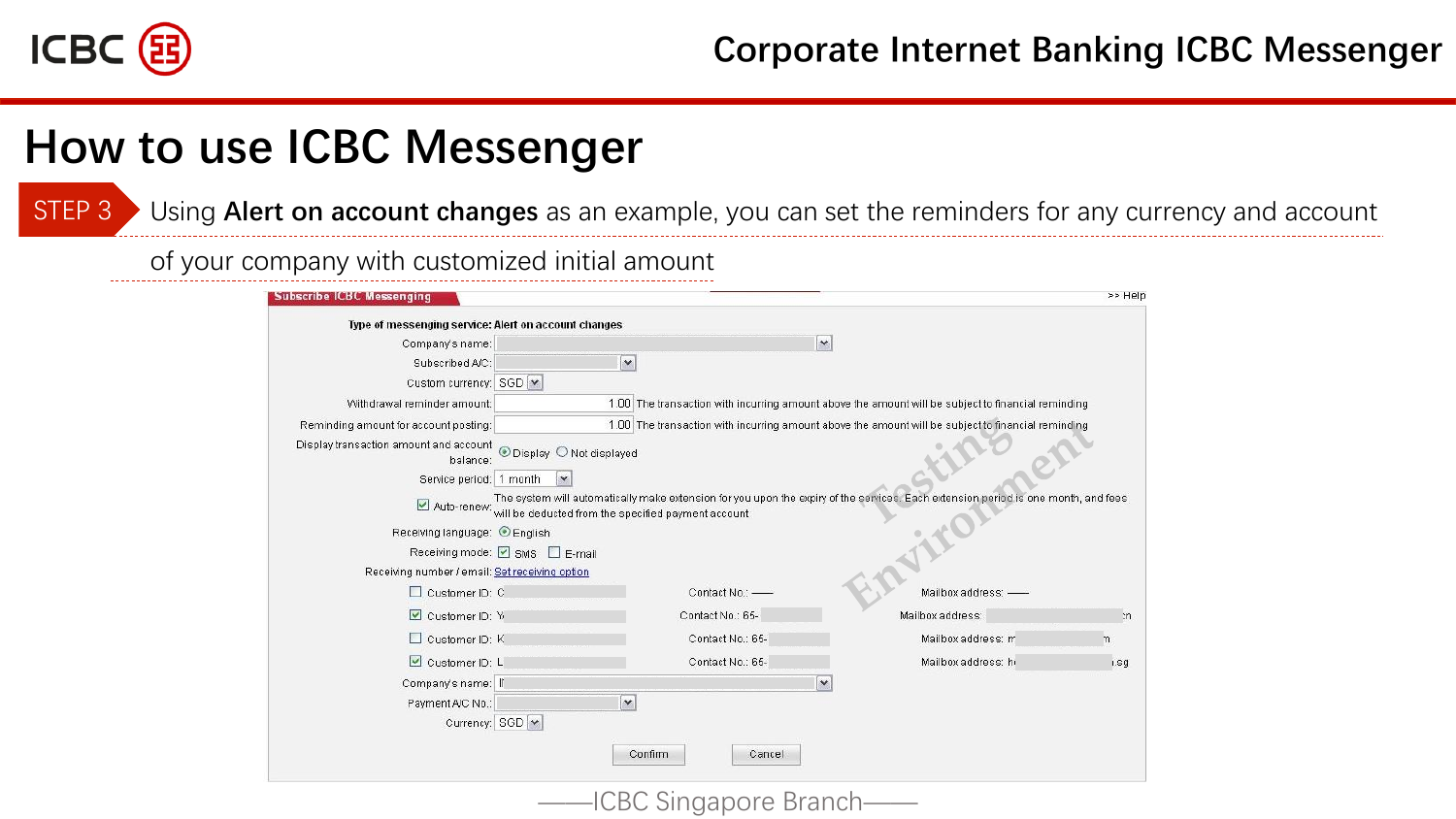

Using **Fixed-time balance reminder** as an example, you can schedule daily, ten-day or monthly reminders STEP 4

of your account's current balance and available balance

|                                                |                                                                 | Type of messenging service: Fixed-time balance reminder |                                                                                                                                    | $\overline{\mathbf{v}}$ |                     |  |
|------------------------------------------------|-----------------------------------------------------------------|---------------------------------------------------------|------------------------------------------------------------------------------------------------------------------------------------|-------------------------|---------------------|--|
| Company's name: IN                             |                                                                 |                                                         |                                                                                                                                    |                         |                     |  |
| Subscribed A/C: [                              |                                                                 | $\boldsymbol{\mathsf{v}}$                               |                                                                                                                                    |                         |                     |  |
|                                                | Currency: SGD V                                                 |                                                         |                                                                                                                                    |                         |                     |  |
|                                                | Balance reminder type: 2 Current Balance 2 Available Balance    |                                                         |                                                                                                                                    |                         |                     |  |
|                                                | Sending period: ⊙ Day O Ten days O Month                        |                                                         |                                                                                                                                    |                         |                     |  |
|                                                | Service period: 6 months v                                      |                                                         |                                                                                                                                    |                         |                     |  |
|                                                | Auto-renew: will be deducted from the specified payment account |                                                         | The system will automatically make extension for you upon the expiry of the services. Each extension period is one month, and fees |                         |                     |  |
| Receiving language: ⊙ English                  |                                                                 |                                                         |                                                                                                                                    |                         |                     |  |
|                                                |                                                                 |                                                         |                                                                                                                                    |                         |                     |  |
|                                                | Receiving mode: Ø SMS DE-mail                                   |                                                         |                                                                                                                                    |                         |                     |  |
| Receiving number / email: Set receiving option |                                                                 |                                                         |                                                                                                                                    |                         |                     |  |
| Customer ID: C                                 |                                                                 |                                                         | Contact No.: -                                                                                                                     |                         | Mailbox address:    |  |
| Customer ID: Y                                 |                                                                 |                                                         | Contact No.: 65-                                                                                                                   |                         | Mailbox address: zh |  |
| Customer ID: K                                 |                                                                 |                                                         | Contact No.: 65-                                                                                                                   |                         | Mailbox address:    |  |
| Customer ID: L                                 |                                                                 |                                                         | Contact No.: 65-                                                                                                                   |                         | Mailbox address:    |  |
| Company's name:                                |                                                                 |                                                         | D V                                                                                                                                |                         |                     |  |
| Payment A/C No.: [                             |                                                                 | $\checkmark$                                            |                                                                                                                                    |                         |                     |  |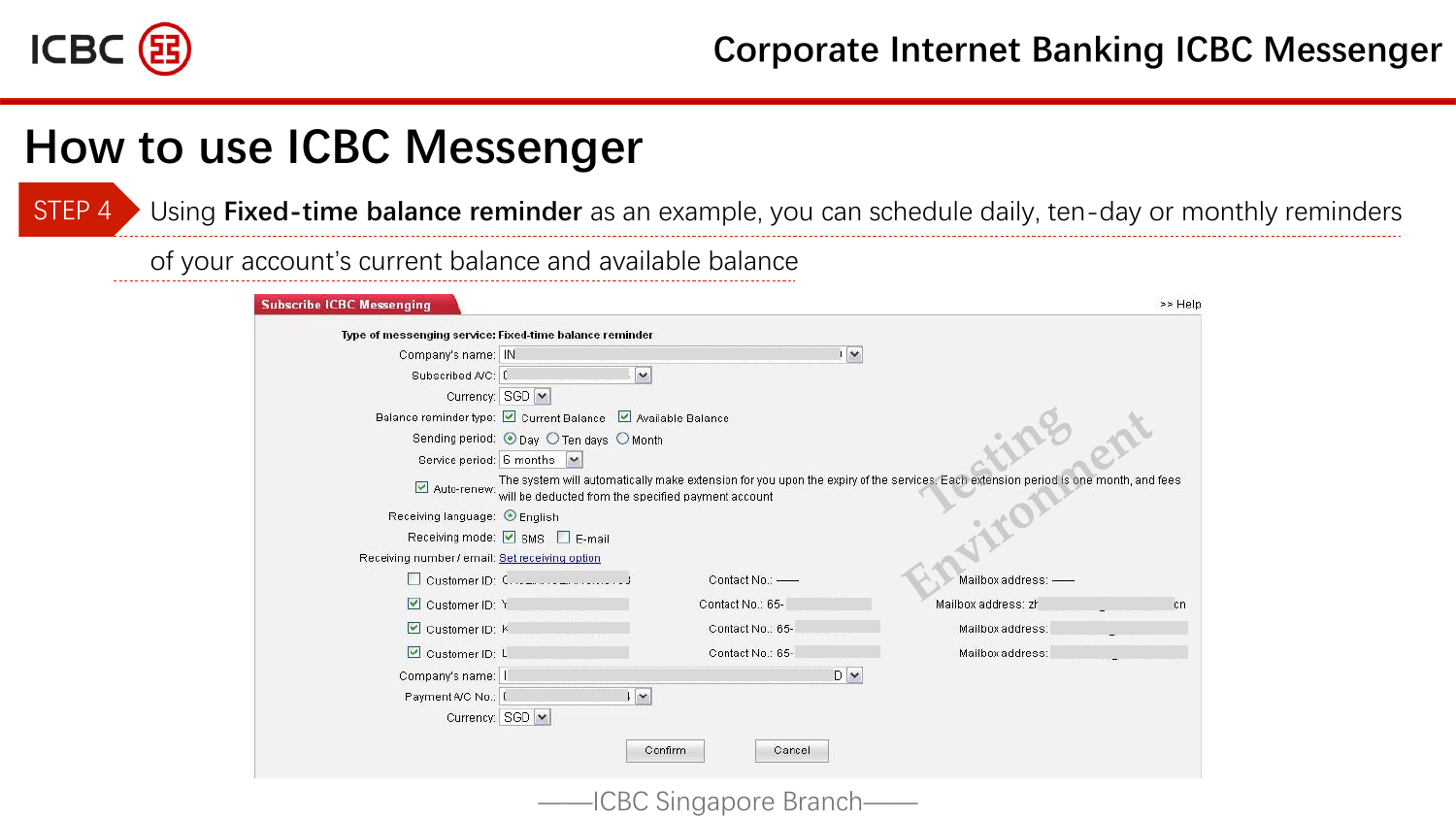

Using **Transaction authorization reminder** as an example, you can notify authorizers to check and authorize STEP 5

#### transaction instructions

Create

RESERVED OF THE RESERVED OF THE RESERVED OF THE RESERVED OF THE RESERVED OF THE RESERVED OF THE RESERVED OF THE RESERVED OF THE RESERVED OF THE RESERVED OF THE RESERVED OF THE RESERVED OF THE RESERVED OF THE RESERVED OF TH Instruction waits for authorization! Your instruction serial number is ACC852118 Click to view and print Check check and print the instruction

Back

Your instruction has been submitted to be approved by the authorized person.

Choose authorized person(s) (more than one). ICBC will send an alert to him/her to authorize the instruction.

| Send to No./email: |              |         |              |
|--------------------|--------------|---------|--------------|
|                    | Customer ID: |         | Contact No.: |
|                    | Customer ID: |         | Contact No.: |
|                    | Customer ID: |         | Contact No.: |
|                    | Customer ID: |         | Contact No.: |
|                    |              | Confirm |              |
|                    |              |         |              |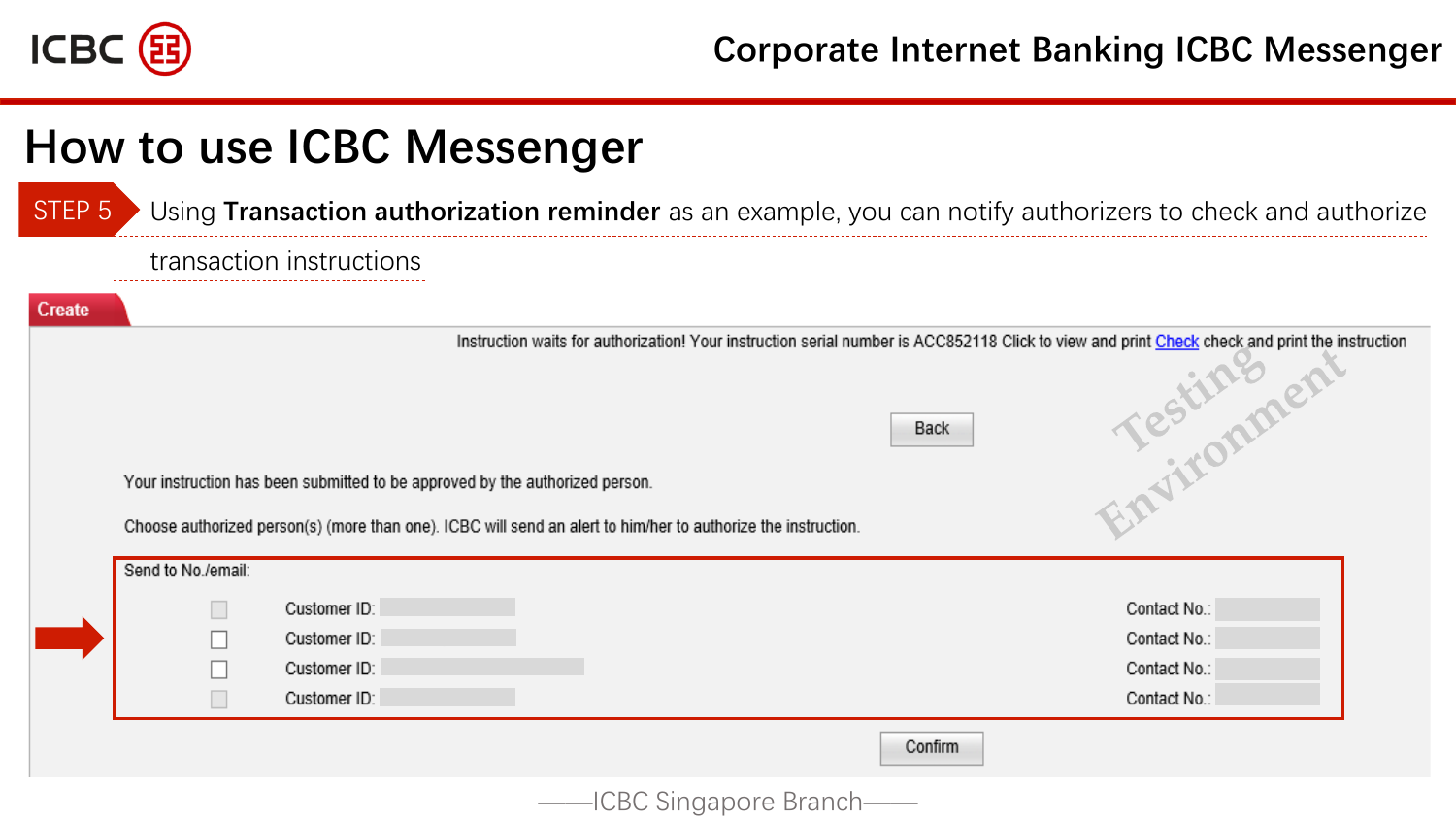

STEP<sub>6</sub>

After successfully setting "ICBC Messenger" through Corporate Internet Banking, you can use the "ICBC Messenger" service embedded in the Corporate Mobile Banking app at the same time, and you can receive all kinds of messages for free that have been set after turning on push notification with **one tap** :

#### **Download**

You can download ICBC Business (Overseas Corporate Mobile Banking) either from the App Store or by scanning the QR code below.



IOS Android



**ICBC Messenger** APP push <sup>0</sup> Reminder of balance change Receiving language English Currency SGD Account 0103 922 Reminder of balance change Receiving language English Currency USD Account 0103 470 Reminder of balance change Receiving language English Currency CNY Account 0103 Reminder of balance change Receiving language English Currency USD Account 0103 989 **Check ICBC Messenger message** 

ICBC Singapore Branch-